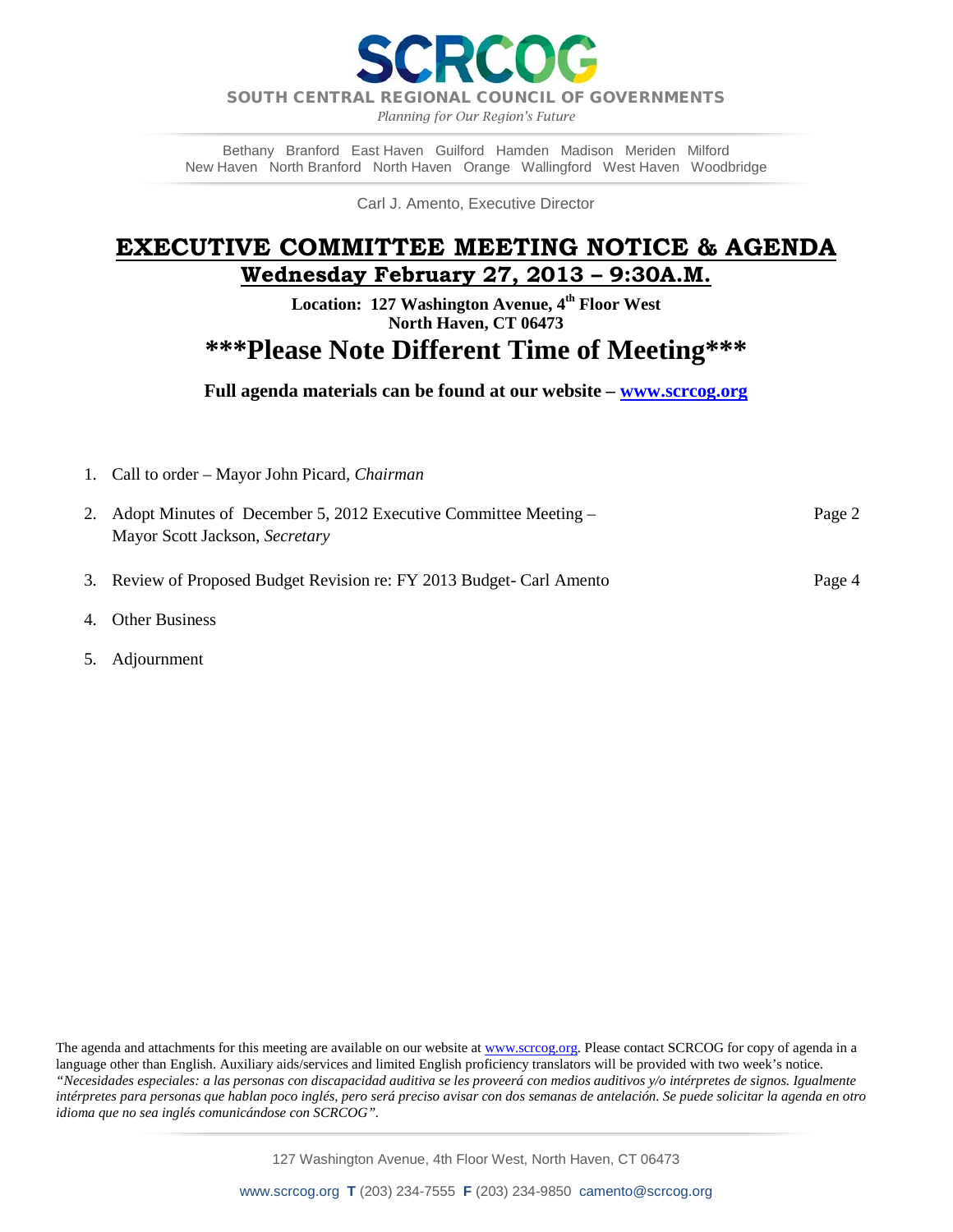

### SOUTH CENTRAL REGIONAL COUNCIL OF GOVERNMENTS  $\overline{a}$

Bethany Branford East Haven Guilford Hamden Madison Meriden Milford New Haven North Branford North Haven Orange Wallingford West Haven Woodbridge

Carl J. Amento, Executive Director

| TO:      | <b>SCRCOG Executive Committee</b>                                            |
|----------|------------------------------------------------------------------------------|
| FROM:    | <b>Mayor Scott Jackson, Secretary</b>                                        |
| DATE:    | <b>January 22, 2013</b>                                                      |
| SUBJECT: | <b>SCRCOG Executive Committee Minutes of December 5, 2012 and results of</b> |
|          | December 18, 2012 Poll on Revised Audit                                      |

#### *Present:*

| <b>Branford</b>     | First Selectman Anthony DaRos--Chairman                         |
|---------------------|-----------------------------------------------------------------|
| Hamden              | Mayor Scott Jackson-- Secretary                                 |
| New Haven           | Mayor John DeStefano                                            |
| North Haven         | First Selectman Michael Freda - Treasurer                       |
| Wallingford         | Mayor Wlliam Dickinson                                          |
| West Haven          | Mayor John Picard—Vice Chairman                                 |
| Woodbridge          | <b>First Selectman Edward Sheehy</b>                            |
| <b>SCRCOG Staff</b> | Executive Director Carl J. Amento, Business Manager Al Ruggiero |
| Others present:     | Brian Borgerson, CPA, Kircaldie, Randall & McNab, LLC           |

#### **ITEM 1 - Call to Order**

İ

The Executive Committee meeting was called to order at 9:10 a.m. by Chairman DaRos.

#### **ITEM 2 – Adopt Minutes of September 25, 2012 Executive Committee Meeting**

Mayor Jackson presented the minutes contained in the agenda packet on pages 2. Mayor DeStefano moved for their acceptance. First Selectman Freda seconded. The minutes were accepted unanimously.

#### **ITEM 3-Review and Acept Audit Report for FY2011-2012**

Brian Borgerson, CPA, reviewed the audit. The audit did not find any deficiencies or material weaknesses. Members raised questions concerning the \$70,551 deficit in the audited 2011-2012 budget and the corresponding reduction in net assets. Mr. Borgerson explained that \$50,000 of the deficit and reduction was caused by the one-time approved distribution of that amount to REX Development. In addition, an approved distribution of \$25,000 to the Regional ROOF Project late in FY 2010-2011, reduced the surplus in that year which then affected the carryover of funds for UPWP studies in the FY 2011-2012 budget. But for these extraordinary approved expenditures, the FY 2011-2012 operating budget would have posted a \$4,449 surplus.

Mayor DeStefano moved that the audit be accepted. Mayor Jackson seconded that motion, which was approved unanimously.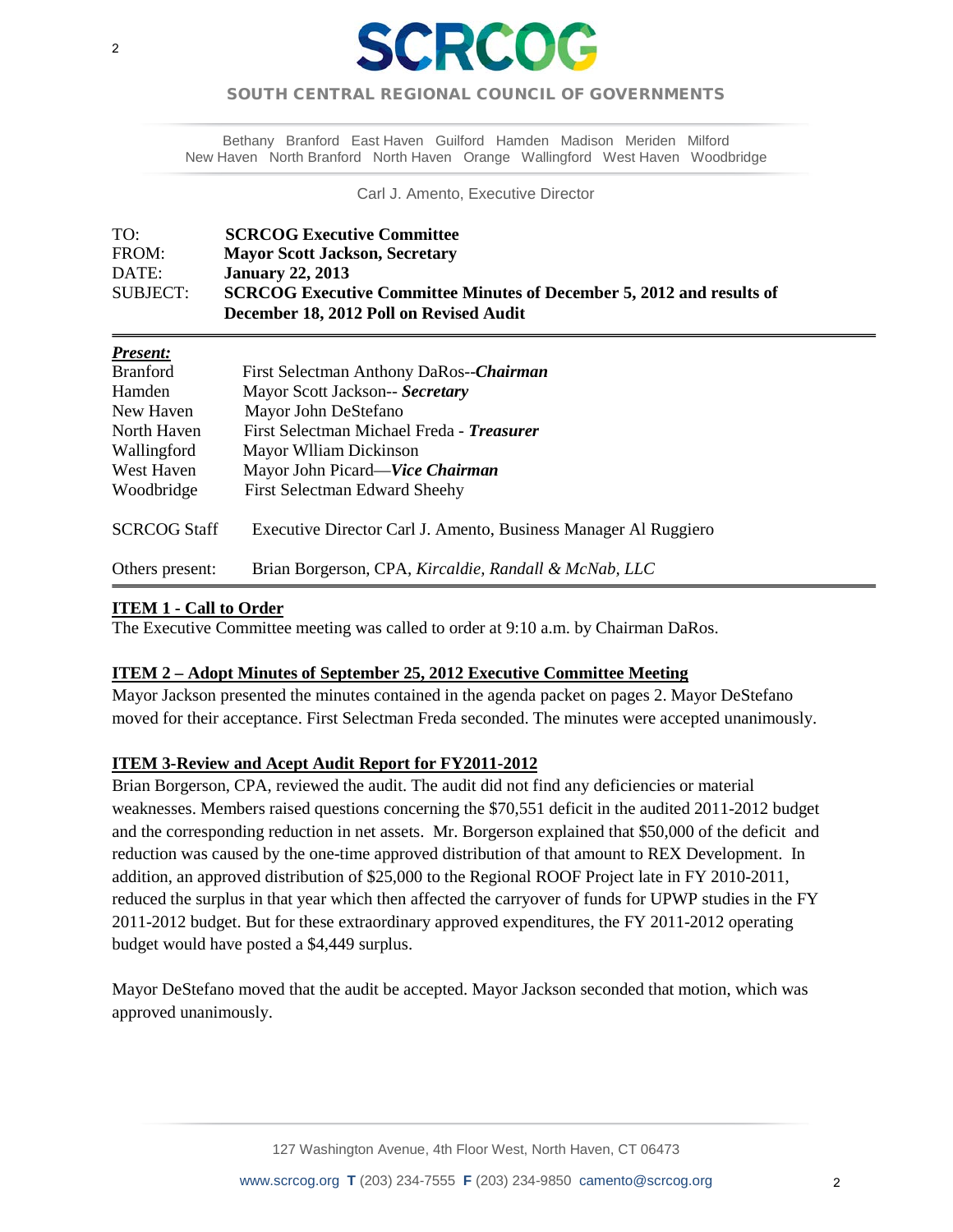3

### **ITEM 4- Review of 2013 SCRCOG Draft Legislative Agenda:**

Executive Director Amento noted that the draft legislative agenda was on page 3 of the agenda packet. After discussion, a consensus was reached that the SCRCOG legislative agenda should only contain 3 items: (1) Support state funding for REX; (2) Support state investment in regional infrastructure including Tweed, Union Station, rail service (Metro North, Shoreline East and New Haven Hartford Springfield rail); and (3) Support additional state aid for local education. First Selectman Freda moved that the SCRCOG legislative agenda be re-drafted by the Executive Director to cover those three issues. Mayor Jackson seconded the motion, which passed unanimously.

#### **ITEM 5- Review of 2013 Regional Legislative /Governmental Agenda:**

Executive Director Amento explained that the proposed regional agenda is found on pages 4 and 5 of the agenda packet. Regional organizations such as the Greater New Haven Chamber of Commerce, Regional Workforce Alliance, the Arts Council of Greater New Haven, the Regional Alliance and SCRCOG are asked to endorse the regional agenda. Executive Committee members noted that the regional agenda was "very general", "lacked focus", "ignored the current budget crisis", and "didn't specifically address municipal and regional government issues". A consensus was reached to not sign on to the regional agenda. No vote was taken.

#### **ITEM 6 – Other Business:**

None

#### **ITEM 7 - Adjournment:**

Motion to adjourn made by First Selectman Freda and seconded by Mayor DeStefano. It passed unanimously. The meeting was adjourned at 10:00 a.m.

#### **Poll on Revised Audit**

An invoice attributable to FY 2011-2012 was received after the meeting on December 5. After discussions with Brian Borgerson, CPA, and the Chairman, it was decided to amend the audit to include this expense. As the audit was due at CDOT by December 31, it was also decided to poll the Executive Committee to obtain approval of the revised audit prior to submission to CDOT. Response to the December 18 poll from all members was unanimous for approval of the revised audit.

Respectfully submitted,

Mayor Scott Jackson, Secretary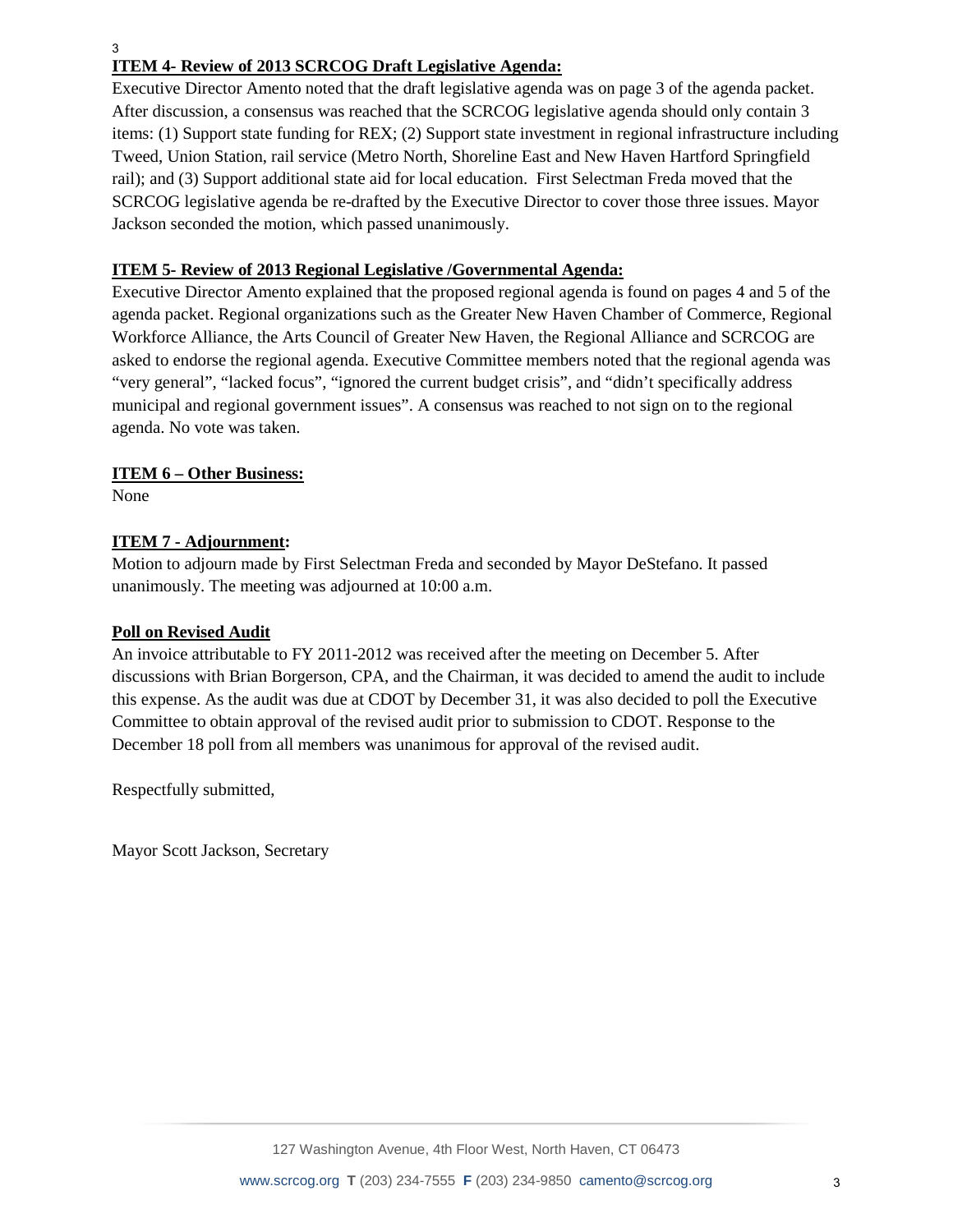## *Budget Revision # 1*

Budget Revision # 1 increases SCRCOG's overall budget by \$209,630 to \$1,787,149 with the addition of two *Regional Performance Incentive* grants, an extension of a *Department of Emergency Services & Public Protection* grant, and an increase in projected *Connecticut OPM*  revenue funding for regional planning. All four grants require no local resources. Put another way, no match was required for these grants.

The following are revision highlights:

- 1. SCRCOG received two grant awards from the state's Regional Performance Incentive Grant Program.
	- a. *Web-based Regional GIS Program* 
		- i. \$159,370 of the \$591,028 five-year grant has been allocated for FY 2013. FY 13 activities will focus on the purchase of the necessary hardware and software, and the beginning of the consultant-supported work.
	- b. *Shared Services Feasibility Study* 
		- i. \$16,690 of the \$54,581 grant has been allocated for consultant-supported tasks. The balance of the grant will be completed during FY 2014.
- 2. A small adjustment (\$7,000) in the amount of Connecticut Office of Policy and Management funds we received this fiscal year to support regional planning activities.
- 3. An extension to the performance period of one of our FY 2012 Homeland Security projects (DESPP ASCRA 009) into this fiscal year adds \$16,300 to our current budget. Available funds will be utilized by NHASH to purchase supplies and equipment for emergency response.
- 4. Allocates an approved expenditure of \$10,000, in support of the ROOF Regional Foreclosure Prevention Program.

Actual line item revisions appear on the next page, followed by a proposed resolution authorizing the budget revision.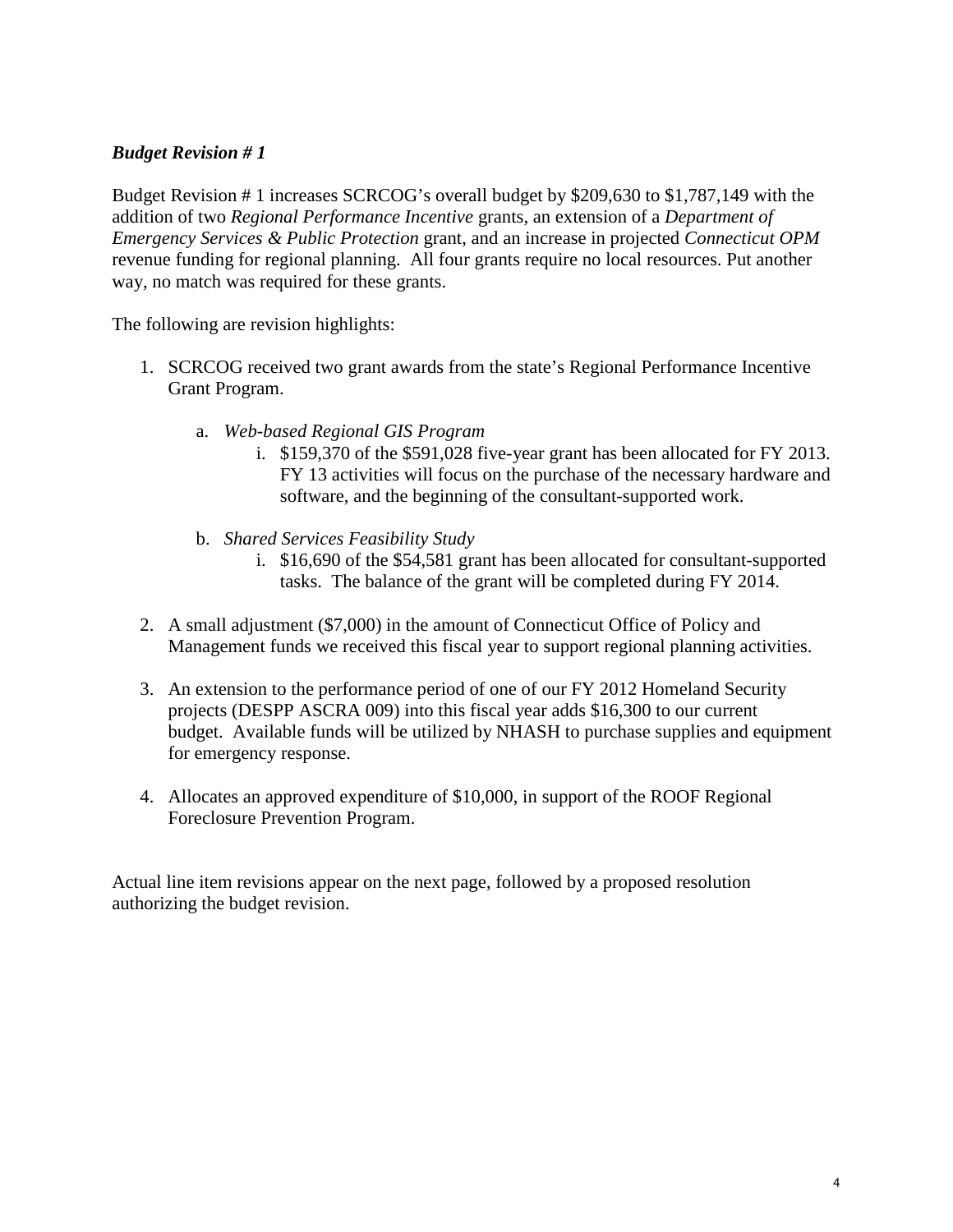| Revenue                                    | <b>Current Budget</b> | <b>Proposed Change</b> | <b>Revised Budget</b> |
|--------------------------------------------|-----------------------|------------------------|-----------------------|
| <b>Muncipal Contribution</b>               |                       |                        |                       |
| Municipal Contribution - Current Year      | 154,100               |                        | 154,100               |
| <b>SCRCOG Reserves</b>                     |                       | 10,000                 | 10,000                |
| <b>Transportation Planning</b>             |                       |                        |                       |
| U.S. Department of Transportation          | 1,023,305             |                        | 1,023,305             |
| CT Department of Transportation            | 127,914               |                        | 127,914               |
| <b>Regional Planning</b>                   |                       |                        |                       |
| Connecticut Office of Policy & Management  | 7,000                 | 7,000                  | 14,000                |
| Regional GIS Program                       |                       | 159,370                | 159,370               |
| <b>Shared Services Study</b>               |                       | 16,960                 | 16,960                |
| <b>REX Development</b>                     |                       |                        |                       |
| Reimbursement for SCRCOG Rent              | 10,000                |                        | 10,000                |
| <b>Investment Income</b>                   | 1,200                 |                        | 1,200                 |
| <b>Emergency Response Planning</b>         |                       |                        |                       |
| NHASH FY 09 - Training Grant               |                       | 16,300                 | 16,300                |
| <b>Sustainable Communities Grant</b>       |                       |                        |                       |
| Sustainable Communities Reg Planning Grant | 20,000                |                        | 20,000                |
| <b>Hazard Mitigation Plan</b>              |                       |                        |                       |
| Federal Emergency Management Agency        | 175,500               |                        | 175,500               |
| Municipal - In-Kind Contribution           | 58,500                |                        | 58,500                |
| <b>TOTAL</b>                               | 1,577,519             | 209,630                | 1,787,149             |

| <b>Expenses</b>                                    | <b>Current Budget</b> | <b>Proposed Change</b> | <b>Revised Budget</b> |
|----------------------------------------------------|-----------------------|------------------------|-----------------------|
| <b>General SCRCOG Operations</b>                   |                       |                        |                       |
| 1.0 Labor                                          | 618,100               |                        | 618,100               |
| 2.0 Travel                                         | 8,500                 | 430                    | 8,930                 |
| 3.0 Data Process                                   | 9,400                 | 55,826                 | 65,226                |
| 4.0 General Overhead                               | 155,800               | 3,060                  | 158,860               |
| <b>Total - General SCRCOG Operations</b>           | 791,800               | 59,316                 | 851,116               |
| 5.0 COG Capital                                    | ٠                     | 40,300                 | 40,300                |
| 6.0 Special Planning Studies & Pass-Through Grants |                       |                        |                       |
| <b>Transportation Consultant Services</b>          | 515,000               |                        | 515,000               |
| NHASH Homeland Security Grant                      |                       | 16,300                 | 16,300                |
| ROOF - Regional Foreclosure Fund                   |                       | 10,000                 | 10,000                |
| FEMA - Hazard Mitigation Plan                      | 205,750               |                        | 205,750               |
| Regional GIS Program                               |                       | 61,714                 | 61,714                |
| <b>Shared Services Study</b>                       |                       | 15,000                 | 15,000                |
| <b>Total - Special Planning Studies</b>            | 720,750               | 103,014                | 823,764               |
| <b>7.0 Contingencies</b>                           | 64,969                | 7,000                  | 71,969                |
| <b>TOTAL</b>                                       | 1,577,519             | 209,630                | 1,787,149             |